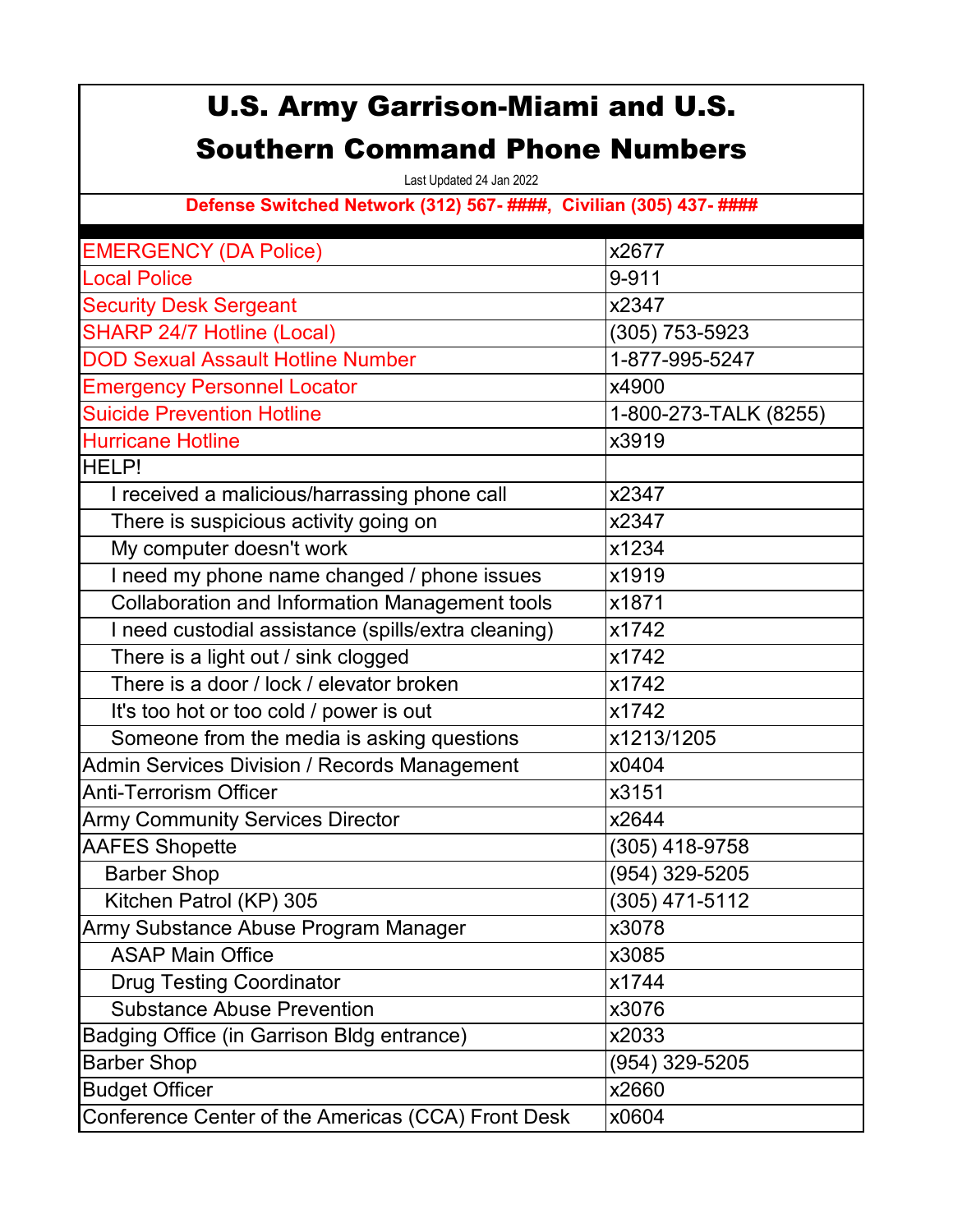| Central Issue Facility (8900 NW 35th Lane, Ste. 150)        | x2826      |
|-------------------------------------------------------------|------------|
| Central Receiving Point (8900 NW 35th Lane)                 | x2713/2714 |
| Chaplain (SOUTHCOM)                                         | x1023      |
| <b>Child Development Center Director</b>                    | x1264      |
| <b>CDC Registration</b>                                     | x2633      |
| <b>Chief, DA Security Force</b>                             | x2125      |
| Civilian Personnel Advisory Center (CPAC) Liaison           | x0636      |
| Clinic (SOUTHCOM)                                           | x1148/1970 |
| <b>Cleaning / Custodial Issues</b>                          | x1742      |
| <b>Community Recreation Program</b>                         | x1682      |
| <b>Community Relations (COMREL)(SC PAO)</b>                 | x3867      |
| <b>Computer Help Desk</b>                                   | x1234      |
| <b>Conference Center of the Americas</b>                    | x0604      |
| <b>Contract Specialist</b>                                  | x2662      |
| <b>Contracting Director</b>                                 | x3575      |
| <b>CSR Civilian Pay Technician</b>                          | x2643      |
| Child, Youth and School Services (CYS) Coordinator          | x2225      |
| <b>CYS Parent Central Services</b>                          | x2251/2633 |
| DA Photographer                                             | x3917      |
| <b>DEERS Enrollment / ID Cards</b>                          | x0900/2718 |
| Desk Sergeant                                               | x2347/2677 |
| <b>Dispensary</b>                                           | x1749/1755 |
| <b>Drug Testing</b>                                         | x1744      |
| <b>Employee Assistance Program / Suicide Prevention</b>     | x2932      |
| <b>Education Counselor</b>                                  | x3292/1959 |
| <b>Education Customer Services</b>                          | x2287      |
| Equal Opportunity (EO) Office                               | x0261      |
| <b>Equal Employment Opportunity (EEO) Advisor</b>           | x1826      |
| <b>Emergency Financial Assistance / Financial Readiness</b> | x2645      |
| <b>Emergency Manager</b>                                    | x2570      |
| <b>Emergency Services Director</b>                          | x2175      |
| <b>DES Admin Assistant</b>                                  | x2194      |
| <b>Supervisory Security Specialist</b>                      | x2125      |
| Gate #1 (Employee or East Gate - dir. 87th Ave.)            | x3607      |
| Gate #2 (Visitors or West Gate - dir. 97th Ave.)            | x1297      |
| <b>HQ Building DV Entrance Guard Post</b>                   | x1465      |
| HQ Building East (Parking) Guard Post                       | x1477      |
| HQ Building West (Courtyard) Guard Post                     | x1478      |
| <b>Employment Readiness Program</b>                         | x2404      |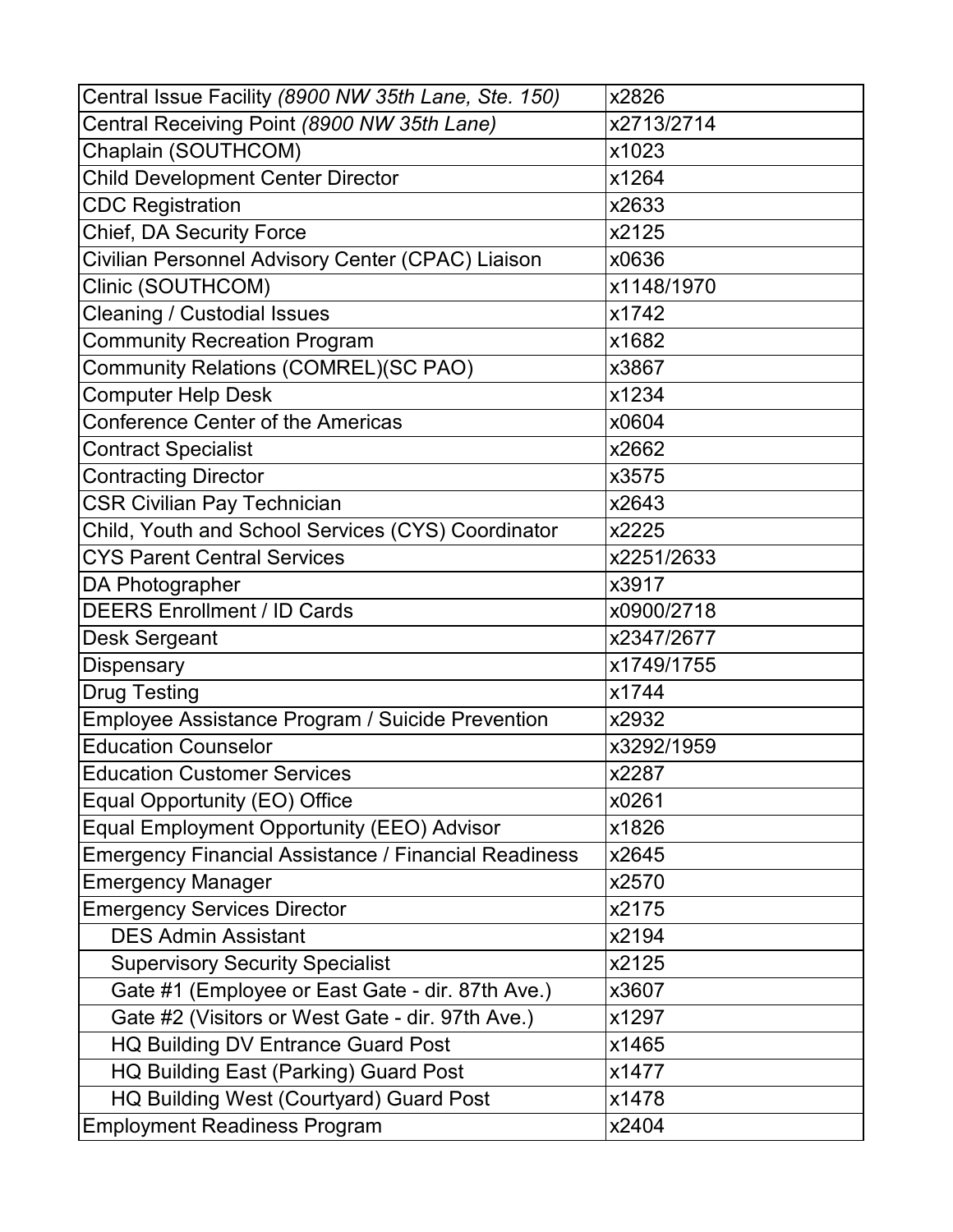| <b>Engineer Tech</b>                                     | x1740            |
|----------------------------------------------------------|------------------|
| <b>Exceptional Family Member Progam</b>                  | x2734            |
| <b>Family &amp; MWR Director</b>                         | x2720            |
| <b>Administrative Mgmt. Spec</b>                         | x3149            |
| <b>NAF Financial Management</b>                          | x1144            |
| <b>Commercial Sponsorship/Marketing Coord.</b>           | x3149/1682       |
| <b>Family Advocacy</b>                                   | x2645            |
| <b>Financial Readiness</b>                               | x2653            |
| <b>Fitness Center Main Desk</b>                          | x0123/0124       |
| Manager                                                  | x1682            |
| <b>Recreation Specialist</b>                             | x1152            |
| <b>Food Court</b>                                        | (305) 471-5112   |
| <b>Garrison Attorney / Legal Assistance</b>              | x1952/1734       |
| <b>Garrison Deputy Manager</b>                           | x2631            |
| <b>Garrison Executive Officer</b>                        | x3560            |
| <b>Garrison Manager</b>                                  | x1700            |
| <b>GFOQ Housing</b>                                      | x2670            |
| <b>NEC Print Shop (Graphics)</b>                         | x1731            |
| <b>GVS / MS Teams Technical Issues</b>                   | x2996            |
| <b>Headquarters Building East (Parking) Guard Post</b>   | x1477            |
| <b>Headquarters Building West (Courtyard) Guard Post</b> | x1478            |
| <b>Headquarters Commandant</b>                           | x3285            |
| <b>Headquarters First Sergeant</b>                       | x3818            |
| <b>Headquarters Operations NCO</b>                       | x1576            |
| <b>Health Care Advisor</b>                               | x1308/1394/2152  |
| <b>Household Goods</b>                                   | x1967            |
| <b>Housing Manager</b>                                   | x2636            |
| <b>Off Base Housing Services</b>                         | x2664            |
| <b>Government Leased Family Housing</b>                  | x2670            |
| <b>Government Leased Unaccompanied Housing</b>           | x2636            |
| <b>Human Resources Director</b>                          | x1940            |
| <b>ICE Comment POC</b>                                   | x1960            |
| <b>ID Cards/DEERS</b>                                    | x2718            |
| <b>Inspector General</b>                                 | x3204            |
| <b>Internal Review</b>                                   | x2682            |
| Kitchen Patrol (KP) 305                                  | $(305)$ 471-5112 |
| <b>Legal Assistance</b>                                  | x1952            |
| Logistics Readiness Center Director                      | x2634            |
| <b>Chief, Supply &amp; Services</b>                      | x2700            |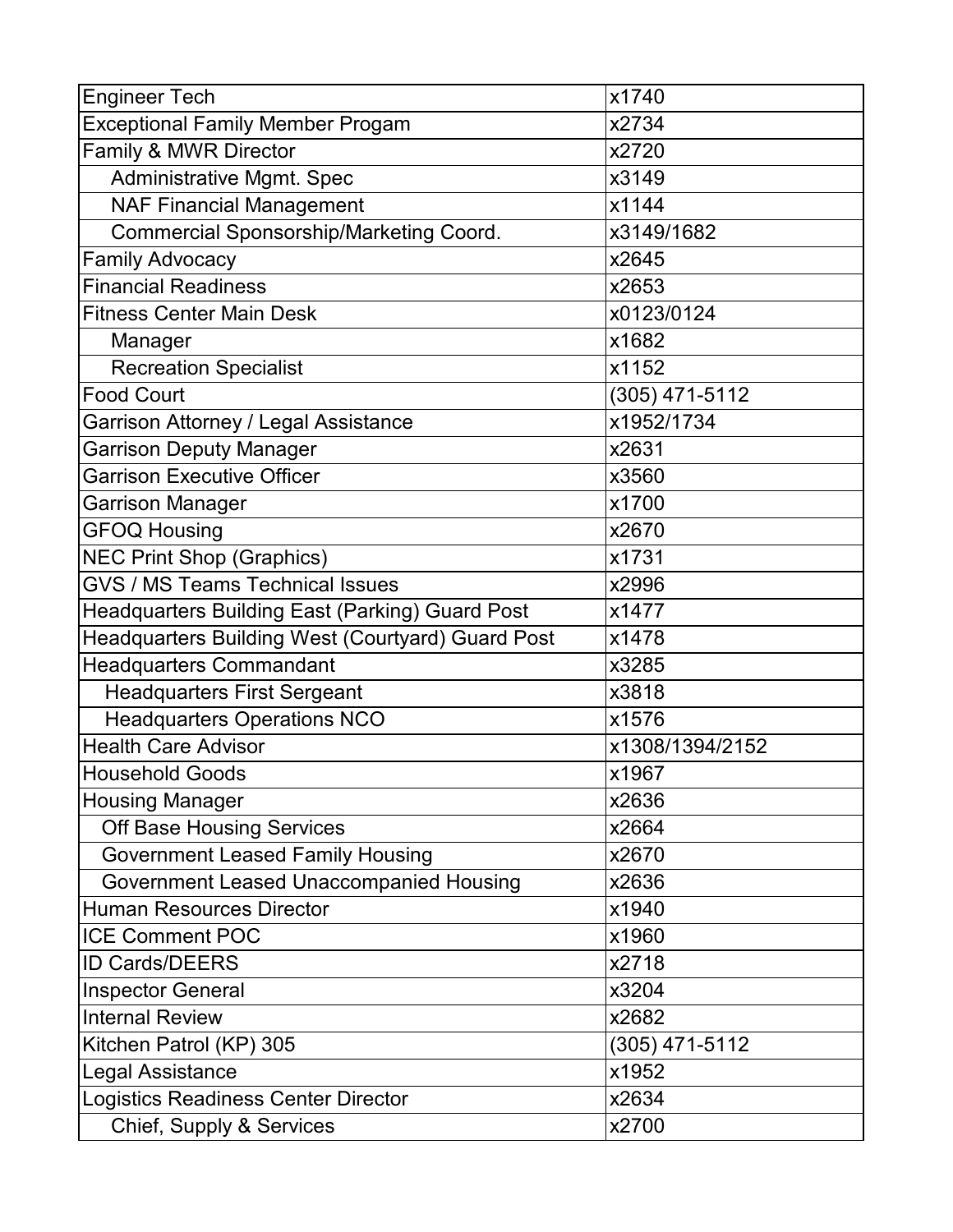| Central Receiving and Distribution Point (CRDP)         | x2713                   |
|---------------------------------------------------------|-------------------------|
| <b>Fleet Manager</b>                                    | x2991                   |
| <b>Household Goods</b>                                  | x1967                   |
| <b>Operations</b>                                       | x2658                   |
| <b>Chief, Plans and Operations Division</b>             | x2699                   |
| <b>Property Book Officer</b>                            | x2703                   |
| <b>Supply Manager</b>                                   | x2824                   |
| <b>Transportation Officer</b>                           | x1727                   |
| <b>Travel Assistant</b>                                 | x1966                   |
| Van Pool Manager                                        | x2900                   |
| <b>Mail Room</b>                                        | x0404/2191              |
| <b>Marriage Retreat Planning</b>                        | x2734                   |
| <b>Medical Appointments</b>                             | x1178/1148              |
| <b>Military One Source</b>                              | 1-800-342-9467          |
| <b>Military Crisis Line</b>                             | 1-800-273-TALK, press 1 |
| Military Personnel, Navy & Coast Guard                  | x1898/1255              |
| <b>Military Personnel, Marines</b>                      | x1997                   |
| <b>Military Personnel, Air Force</b>                    | x1992/2176              |
| <b>Military Personnel, Army</b>                         | x1717                   |
| <b>Newcomers Website</b>                                | x1284                   |
| <b>Operations (Garrison IOC/EOC)</b>                    | x2222                   |
| Paralegal                                               | x1734                   |
| <b>Parent Central Services / Childcare Registration</b> | x2251/2633              |
| <b>Passport Agents</b>                                  | x2750/2751              |
| Pharmacy                                                | x1749/1755              |
| Photographer (Official/DA/Command)                      | x3917                   |
| <b>Physical Security (USAG-Miami Installation)</b>      | x2125                   |
| Plans, Analysis and Integration                         | x1960                   |
| <b>Public Affairs Office (SOUTHCOM)</b>                 | x1213                   |
| <b>Public Works Director</b>                            | x1363                   |
| <b>Management Specialist</b>                            | x1742                   |
| <b>General Engineer</b>                                 | x2230                   |
| <b>Mechanical Engineer</b>                              | x3518                   |
| <b>Electrical Engineer</b>                              | x3521                   |
| <b>Engineering Technician</b>                           | x1739                   |
| <b>Work Order Help Desk</b>                             | x1740                   |
| <b>Chief, Business Operations</b>                       | x2520                   |
| <b>SOCSOUTH DPW Team</b>                                | (786) 415-2069          |
| <b>Enviromental Compliance Specialist</b>               | x3494                   |